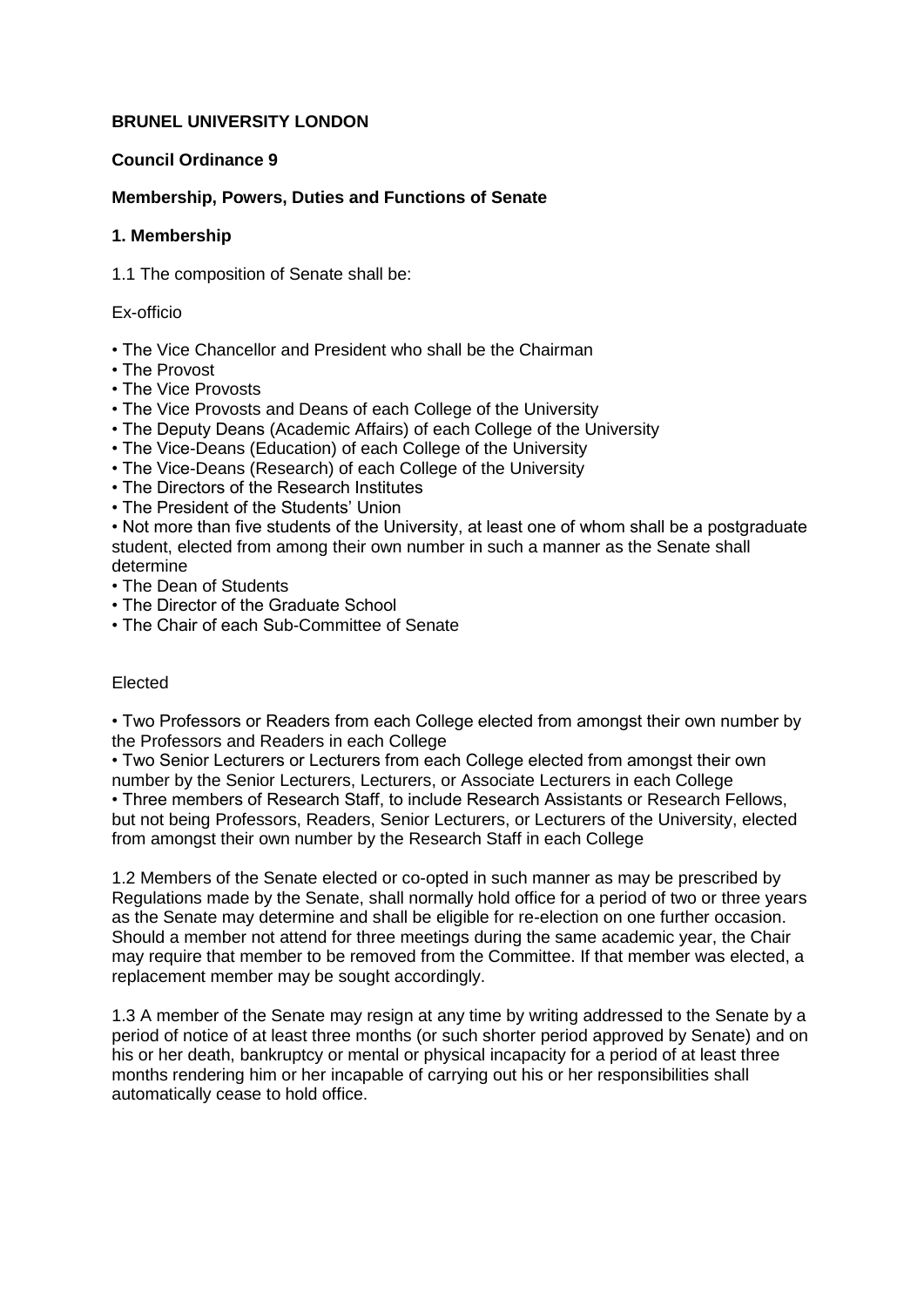## **2. Powers, Duties and Functions of Senate**

2.1 Senate is the principal body responsible to Council for the regulation, governance and quality assurance of the academic work of the University. Its responsibilities include:

i) To determine and review regularly the regulations governing (a) the University's undergraduate and postgraduate programmes, (b) the conduct of research, (c) the appointment and promotion of academic staff and (d) the welfare and discipline of students.

ii) To ensure that the University is compliant with the regulatory requirements of Office for Students, Quality Assurance Agency, Office of the Independent Adjudicator, Government Departments (including UK Visas and Immigration), the Research Councils and other research funders.

2.2 Senate has delegated authority from Council to make such Academic Regulations as are necessary to fulfil its powers, duties and functions.

#### **Delegation**

2.3 The Senate may delegate any of its functions, powers and duties (other than its power to make Academic Regulations and provide effective oversight of the University's Quality Assurance processes) to committees appointed by it or to its officers as it sees fit, and such committees and individuals may further delegate unless the Senate has provided to the contrary.

#### Powers

2.4 The specific powers and duties of Senate include:

i) To authorise the award of Degrees (other than Honorary Degrees), Diplomas, Certificates and other distinctions to persons who have satisfied the conditions of the award thereof as prescribed in these Ordinances.

ii) To revoke, with good cause, persons of any Degrees (other than Honorary Degrees and Titles conferred by the Council pursuant this Ordinance or other distinctions conferred on them and to revoke any Diplomas or Certificates granted to them by the University.

iii) To regulate and monitor student complaints and appeals in respect of both academic and non-academic matters (including making Regulations of procedures in respect thereof and monitoring institutional performance in respect of matters referred to external bodies such as the Office of the Independent Adjudicator) in such manner as it may think fit from time to time and to report thereon to Council.

iv) To regulate and monitor the conduct of the students of the University in respect of both academic and non-academic matters and to determine from time to time by means of Regulation in what manner disciplinary powers, duties and functions shall be exercised.

v) To regulate and monitor the professional suitability of the students of the University and to determine from time to time by means of Regulation in what manner those powers, duties and functions shall be exercised.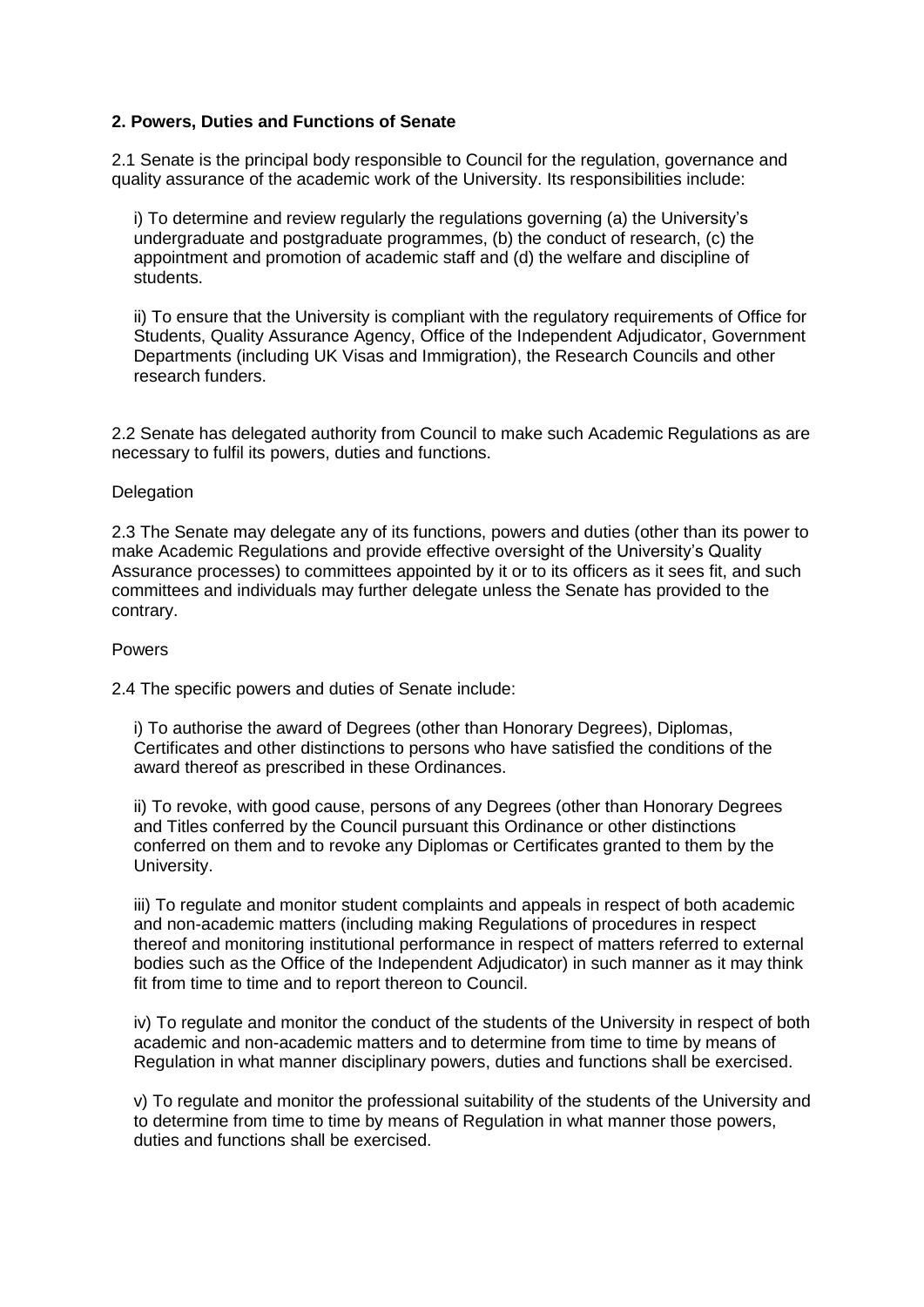vi) To regulate and monitor the fitness to study of the students of the University and to determine from time to time by means of Regulation in what manner those powers, duties and functions shall be exercised.

vii) To suspend, discipline, exclude or expel any student in accordance with the provisions of any Regulation from time to time made under this Ordinance.

viii) After consideration of a report from the Vice Chancellor, and subject to the provisions of this Ordinance. to suspend or to expel any student who, having been suspended or excluded by the Vice Chancellor, appears to the Senate to have been guilty of grave misconduct or to be suffering from a medical condition which renders the student unfit to continue his or her studies.

ix) To award the title of Visiting Professor and to act under authority delegated by the Council to confer the titles of Emeritus Professor, Honorary Fellow or Honorary Professor, Reader or Lecturer.

x) To recommend to the Council the institution of Fellowships, Scholarships, Studentships, Exhibitions, Prizes, Bursaries and Awards [or have this authority delegated by Council].

xi) To prescribe, subject to any conditions made by the Founders and to any directions of the Council, the times and conditions of competition for Fellowships, Scholarships, Studentships, Exhibitions, Prizes, Bursaries and Awards and to examine for and award the same, or to delegate to the Faculty Board, Department, School, Institute, Delegacy or other Board concerned power to examine for and award the same.

xii) To nominate the members of the Council as provided for under Section 7.4 of the Charter.

xiii) To discharge such other duties and functions connected with the University as the Council may from time to time assign to it.

xiv) To prescribe the academic dress to be worn by the various officers and members of the University, and the occasions on which it shall be worn.

## Duties and Functions

2.5 To regulate all academic matters affecting the educational policy of the University, considering and approving recommendations from the Senate Committees regarding:

i) The introduction of new modules or programmes of study leading to the award of a University Certificate, Diploma or Degree of the University.

ii) The withdrawal of modules or programmes of study leading to the award of a University Certificate, Diploma or Degree of the University.

iii) The entrance requirements for undergraduate and postgraduate degree programmes and processes leading to admission to the University.

iv) The conduct of assessments and examinations, including issues relating to mitigating circumstances and resit opportunities.

v) The appointment of external examiners.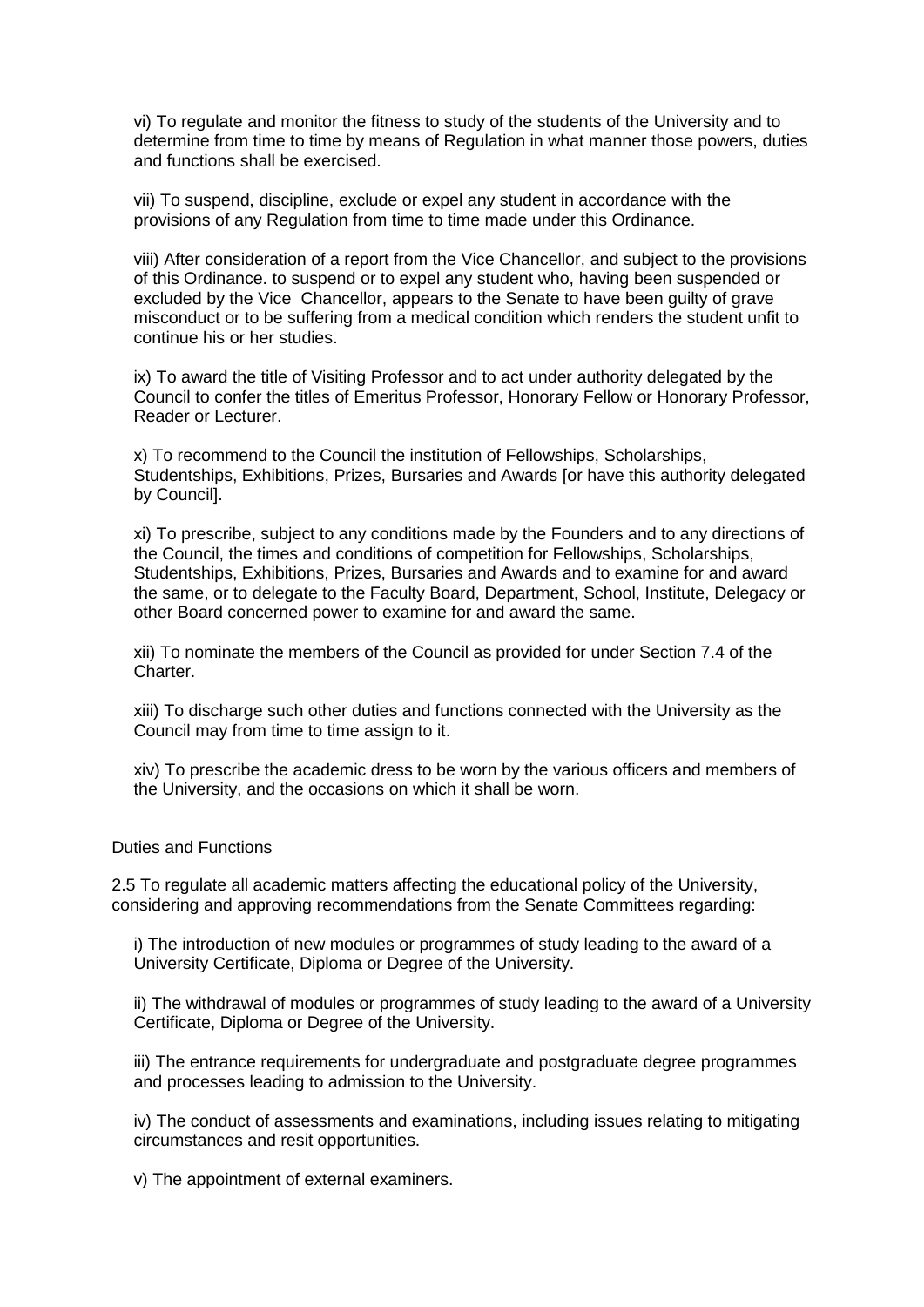vi) The training and development of staff charged with (a) teaching, assessing course work and examining students, including graduate teaching assistants and research fellows, (b) postgraduate research student supervision, (c) the technical or administrative support of teaching, (d) personal tutoring, (e) welfare support for students and (f) investing complaints, appeals and student misconduct and chairing or serving as a member of the associated hearing panels.

vii) The arrangements for the tuition, supervision, assessment, welfare and discipline of students studying at another institution as part of their University programme of study.

viii) The establishment or termination of collaborative academic partnerships (teaching or research) with other HEIs, business, governments or the not for profit sector in the UK or abroad.

ix) The roles and responsibilities of module and programme leaders, examiners and examination board chairs, personal tutors, supervisors of research students, chairs of staff student committees and of the Senate committees.

x) The progression of postgraduate research students.

xi) The schedule of quinquennial reviews for taught and (undergraduate and postgraduate) and postgraduate research programmes and the appointment of the chairs and members of the review panels.

xii) The reports of the quinquennial review panels together with the proposed action plan and schedule for follow up reports.

xiii) To constitute Appointment Boards which shall recommend persons for appointment by the Council under Council Ordinance 14.

2.6 To review data annually relating to the issues below and to investigate any arising matters of concern:

i) Recruitment of students to undergraduate, postgraduate taught and postgraduate research programme

- ii) Retention and progression of students
- iii) Degrees awarded, including PhD completion rates
- iv) Placements, internships and careers

v) Equality and diversity in the student population, including issues relating to widening access

- vi) Student complaints, appeals and student misconduct
- vii) Survey data
- viii) Career progression of academic staff
- ix) Research grant income, publications and related outcomes
- x) Provision and uptake of bursaries and scholarships